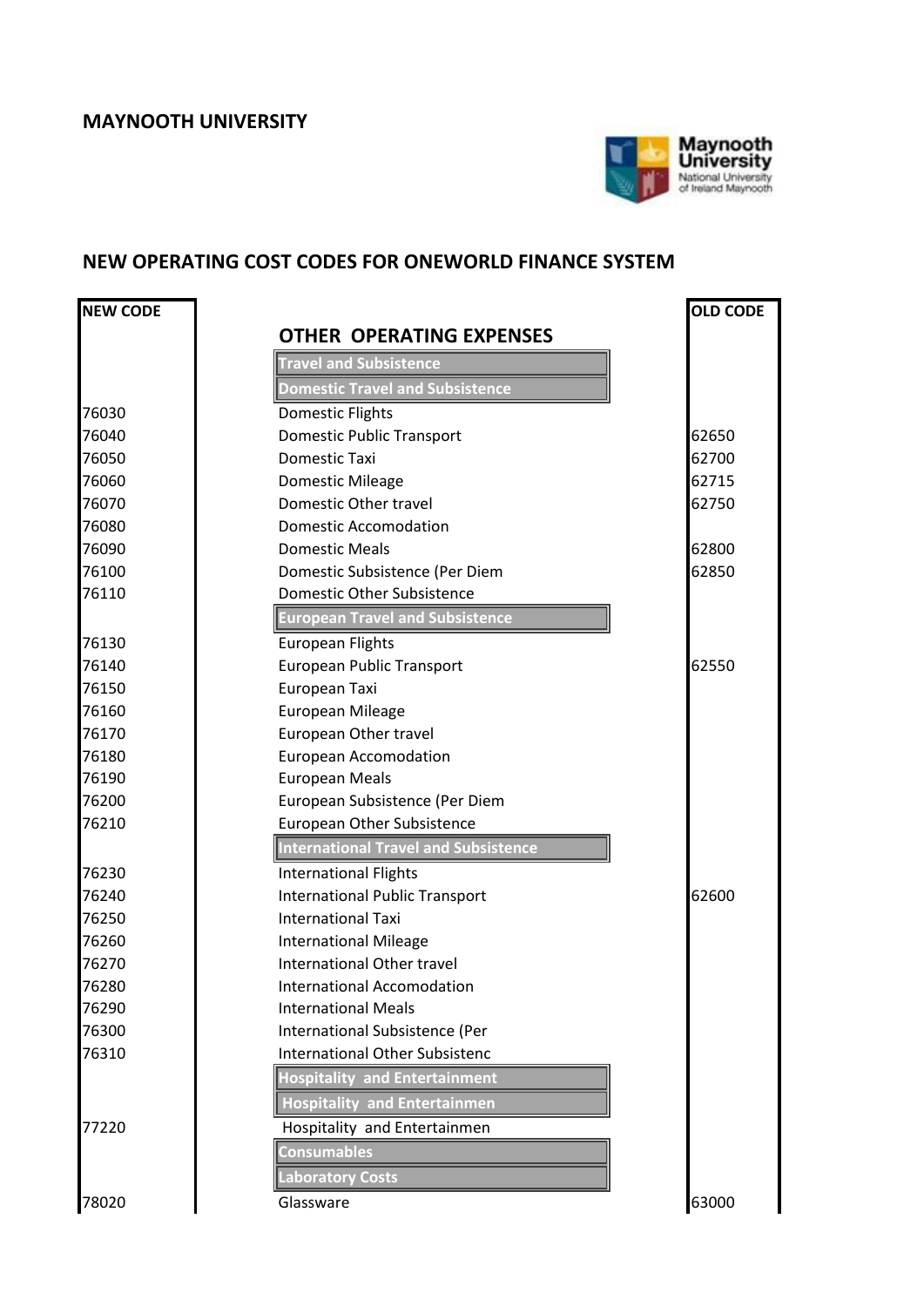| 78030 | <b>Animal Stock</b>                    | 63100 |
|-------|----------------------------------------|-------|
| 78040 | Chemicals                              | 63150 |
| 78050 | Solvents                               | 63250 |
| 78060 | Liquid Nitrogen                        | 63255 |
| 78070 | Gas-Cylinder                           | 63260 |
|       | <b>Office Supplies</b>                 |       |
| 78210 | Printing                               | 60250 |
| 78220 | <b>Print Design</b>                    | 60300 |
| 78230 | Photocopying                           | 61505 |
| 78240 | <b>Computer Consumables</b>            | 67035 |
| 78250 | Postage & courier                      | 60400 |
| 78260 | Stationery                             | 60450 |
| 78270 | <b>General Office Supplies</b>         | 60500 |
| 78280 | <b>Drinking Water</b>                  | 67080 |
| 78290 | <b>Internal Trade Consumables</b>      |       |
|       | <b>General Departmental Expenses</b>   | 66000 |
| 78410 | Consumables                            | 66100 |
| 78420 | Petty Cash                             | 66500 |
| 78430 | <b>Production Of Reports</b>           | 66750 |
| 78440 | Photography                            | 66970 |
| 78450 | Miscellaneous                          | 67000 |
| 78460 | Keys Cut                               | 67020 |
| 78470 | Pest Control                           | 67070 |
| 78480 | <b>Hire Meeting Venues</b>             | 67116 |
| 78490 | <b>Other Meeting Expenses</b>          | 67117 |
| 78500 | <b>Medical Supplies</b>                | 67126 |
|       | Telecommunications                     | 61000 |
| 79010 | <b>Telephone Calls</b>                 | 61100 |
| 79020 | Telephone Maint. / Rental              | 61150 |
| 79030 | <b>Mobile Phone Charges</b>            | 61250 |
|       | <b>Cleaning Costs</b>                  |       |
|       | <b>Cleaning Costs</b>                  |       |
| 80010 | <b>Contract Cleaning</b>               | 66805 |
| 80020 | <b>Cleaning Consumables</b>            | 66810 |
|       | <b>Advertising and PR Costs</b>        |       |
|       | <b>Advertising</b>                     | 63500 |
| 80120 | Internal Trade Advert, & PR            |       |
| 80130 | <b>Course Advertising</b>              | 63600 |
| 80140 | <b>Other Advertising</b>               | 63650 |
|       | <b>PR and Marketing Costs</b>          |       |
| 80210 | <b>PR Costs</b>                        |       |
| 80220 | <b>Marketing Costs</b>                 |       |
|       | <b>Repairs and General Maintenance</b> |       |
| 81010 | <b>Building Work</b>                   | 64800 |
| 81020 | <b>Maintenance Of Buildings</b>        | 64900 |
| 81030 | <b>Contract Works Paid</b>             | 64950 |
| 81040 | <b>Mechanical Expenses</b>             | 65100 |
| 81050 | <b>Electrical Exps - Buildings</b>     | 65150 |
|       |                                        |       |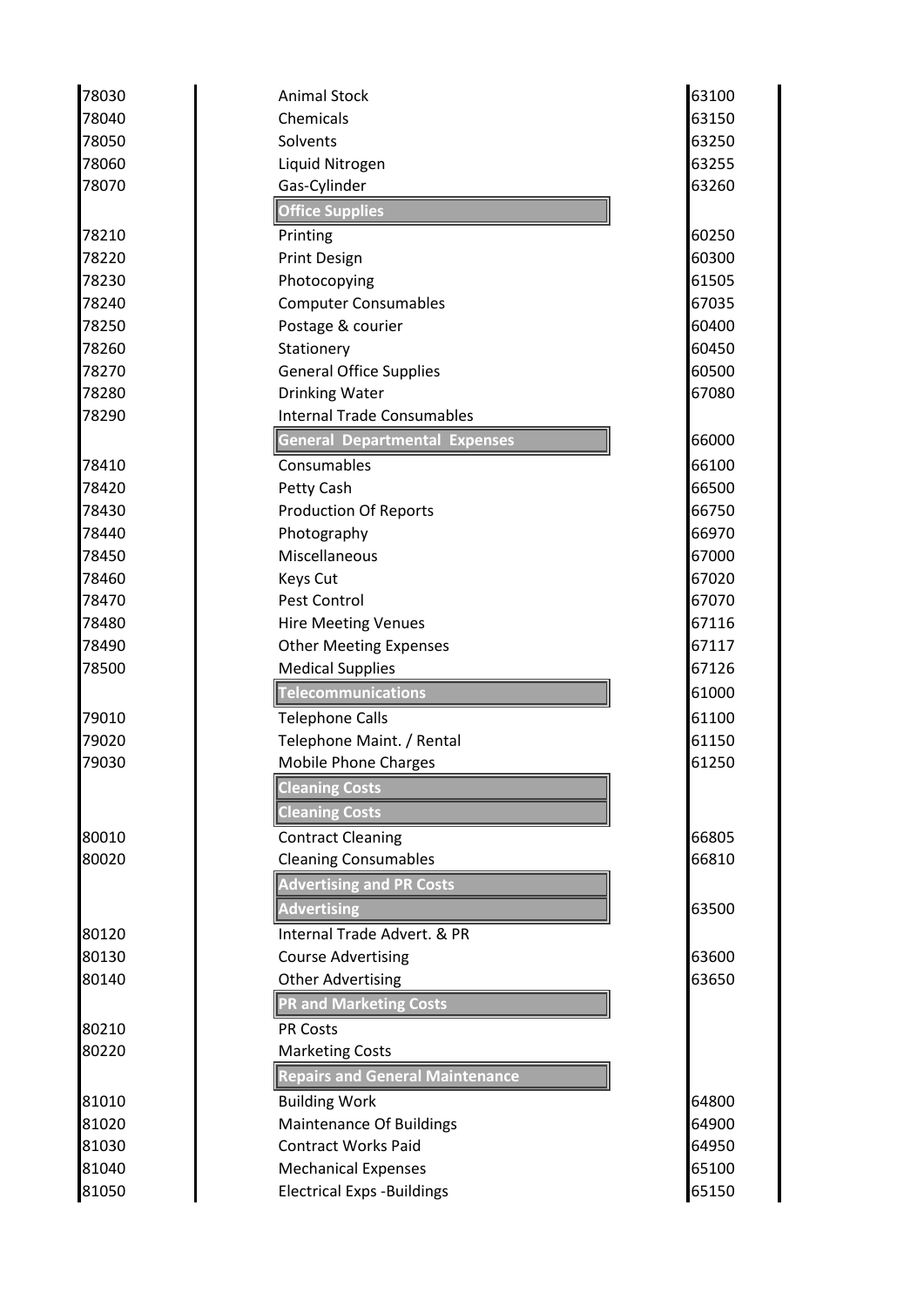| 81060 | Fire Alarm Systs - Bldg                         | 65200 |
|-------|-------------------------------------------------|-------|
| 81070 | <b>External Works</b>                           | 65250 |
| 81080 | <b>Fixed Furniture</b>                          | 65300 |
| 81090 | Loose Furniture                                 | 65350 |
|       | General                                         |       |
| 81210 | Maintenance Of Equipment                        | 66300 |
| 81220 | Maint / Alarms / Tv Systems                     | 66850 |
| 81230 | <b>Electrical/ Spare Parts</b>                  | 66200 |
| 81240 | Maint. (Fuel) Of Vehicles                       | 66350 |
| 81250 | <b>Computer Sys Maintenance</b>                 | 67038 |
|       | <b>Utilities</b>                                |       |
|       | <b>Electricity Costs</b>                        |       |
| 81420 | <b>Electricity Costs</b>                        |       |
| 81430 | Esb Spcm Recharge                               | 68308 |
|       | <b>Gas Costs</b>                                |       |
| 81510 | <b>Gas Costs</b>                                |       |
| 81520 | Gas Spcm Recharge                               | 68334 |
|       | <b>Oil Costs</b>                                |       |
| 81610 | Oil Costs                                       |       |
| 81620 | Oil Spcm Recharge                               | 68352 |
|       | <b>Water Costs</b>                              |       |
| 81710 | <b>Water Costs</b>                              | 68400 |
|       | <b>Waste Disposal</b>                           |       |
| 81810 | <b>Waste Disposal</b>                           | 67065 |
|       | <b>Books and Periodicals</b>                    |       |
|       | <b>Books</b>                                    |       |
| 82020 | Books-Images                                    | 64100 |
| 82030 | <b>Electronic Books</b>                         |       |
| 82040 | Inter Library Loans                             | 64360 |
|       | <b>Periodicals and Subscriptions</b>            |       |
| 82110 | Subscriptions                                   | 64400 |
| 82120 | Subscriptions On Line                           | 64410 |
| 82130 | <b>Periodical Journals</b>                      | 64450 |
| 82140 | Memberships                                     | 64500 |
|       | <b>Audit Professional &amp; Consulting fees</b> |       |
|       | <b>Audit Fees</b>                               |       |
| 82420 | <b>Audit Fees</b>                               | 56510 |
| 82430 | <b>Other Audit Costs</b>                        |       |
| 82500 | <b>Professional &amp; Consulting Fees</b>       |       |
| 82510 | <b>Legal Fees</b>                               | 56520 |
| 82520 | <b>Consulting Fees</b>                          |       |
| 82530 | <b>Translation Costs</b>                        | 67118 |
| 82540 | <b>Transcription Costs</b>                      |       |
| 82550 | Web Design & Development                        | 67119 |
| 82560 | <b>Medical Professional Services</b>            |       |
| 82570 | <b>External Teaching Resources</b>              |       |
|       | <b>Rent Rates and Insurance</b>                 |       |
|       |                                                 |       |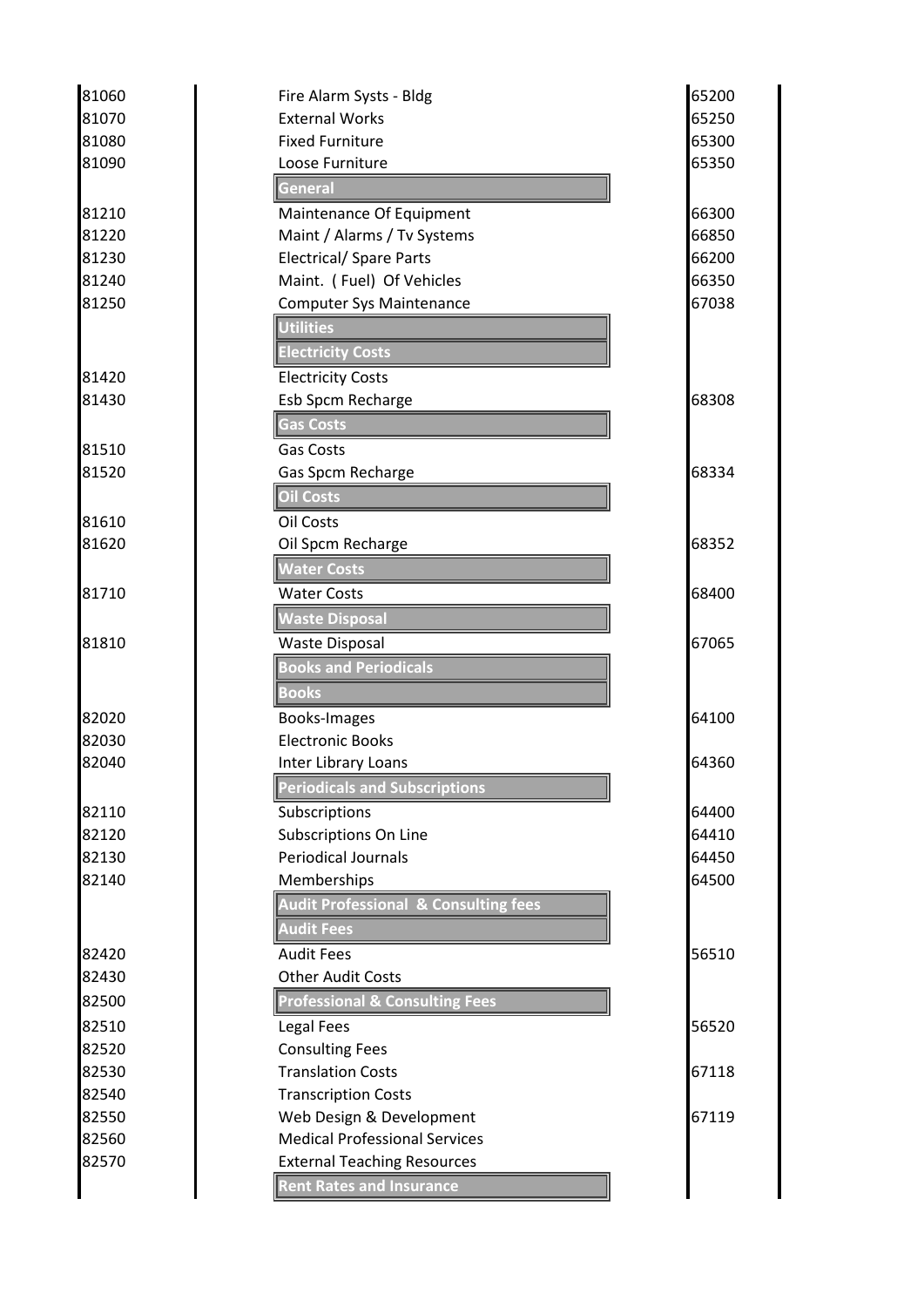|                | <b>Rent Rates and Insurance</b>                  |                |
|----------------|--------------------------------------------------|----------------|
| 83020          | <b>Insurance Costs</b>                           |                |
| 83030          | Rent                                             |                |
| 83040          | Rates                                            |                |
| 83050          | Property Tax                                     |                |
|                | Capitation                                       |                |
|                | <b>Capitation</b>                                |                |
| 83220          | <b>Student Capitation</b>                        |                |
| 83230          | <b>NUI Capitation</b>                            |                |
|                | <b>Scholarships &amp; Prizes</b>                 |                |
|                | <b>Scholarships</b>                              |                |
| 83420          | Scholarships                                     | 66975          |
| 83430          | Studentship                                      | 66977          |
| 83440          | John Hume Scholarship                            | 66981          |
| 83450          | Irchss Gov Of Ire Scholarships                   | 66984          |
| 83460          | <b>Tuition Bursaries</b>                         | 66982          |
|                | <b>Prizes &amp; Grants</b>                       |                |
| 83610          | Prizes                                           | 66980          |
| 83620          | Grants                                           | 66989          |
|                | <b>Recruitment Costs</b>                         |                |
|                | <b>Recruitment Costs</b>                         |                |
| 83820          | <b>Recruitment Advertising</b>                   | 63550          |
| 83830          | <b>Agency Fees - Recruitment</b>                 |                |
| 83840          | <b>Recruitment Costs</b>                         |                |
| 83850          | <b>Travelling Expenses for Interv</b>            |                |
|                | <b>Staff Relocation Costs</b>                    |                |
| 84010          | <b>Staff Relocation Costs</b>                    | 62950          |
|                | <b>Employee Related Costs</b>                    |                |
|                | <b>Staff Training and Development</b>            |                |
| 84220          | <b>External Training Courses</b>                 | 65550          |
| 84230          | <b>In-House Training Courses</b>                 | 65600          |
| 84240          | <b>Special-Training</b>                          | 65650          |
|                | <b>Membership fees</b>                           |                |
| 84310          | Staff memberships / affiliation                  |                |
|                |                                                  |                |
|                | <b>Conference Expenses</b>                       |                |
| 84410          | <b>Conference Fees</b><br>Conference Admin. Fees | 62000          |
| 84420<br>84430 | <b>Conference Course Fees</b>                    | 62100<br>62150 |
| 84500          | Uniforms / Protective Clothing                   |                |
| 84510          | Uniforms / Jackets Etc                           | 66860          |
| 84520          | Safety / Protective Clothing                     |                |
|                | <b>Other Expenses &amp; Charges</b>              |                |
|                | <b>Student Related Costs</b>                     |                |
|                |                                                  |                |
| 84620<br>84630 | <b>Student Course Fees</b><br><b>Materials</b>   | 66600<br>66150 |
| 84640          | <b>Guest Lectures</b>                            | 66250          |
| 84650          | <b>Student Field Work</b>                        | 66450          |
| 84660          | <b>Student Assistance Awards</b>                 |                |
|                |                                                  |                |